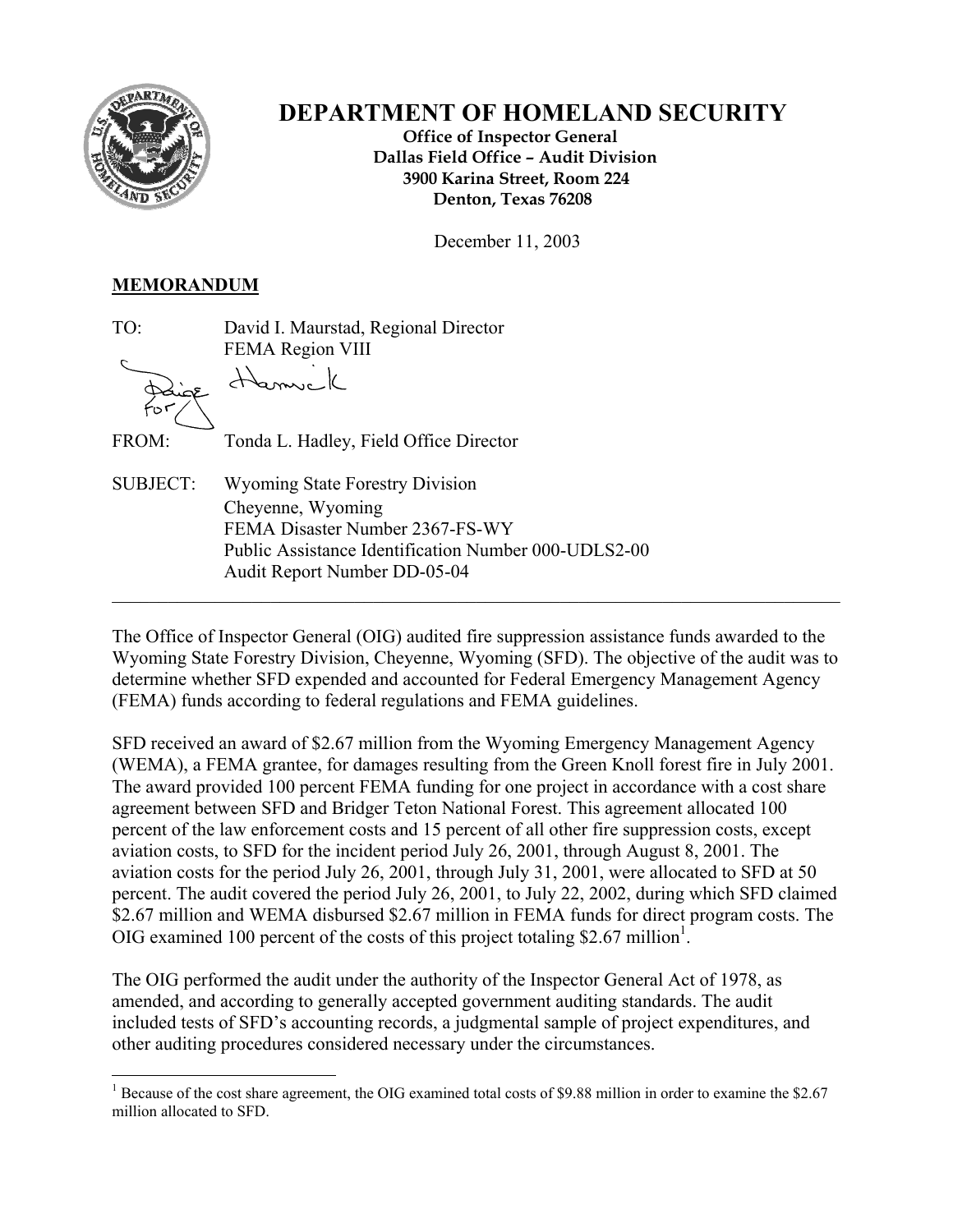# **RESULTS OF AUDIT**

SFD did not expend and account for FEMA funds according to federal regulations and FEMA guidelines.SFD's claim contained  $$341,294^2$  in questioned costs (100 percent FEMA share), consisting of unsupported costs based on estimates (\$316,167), ineligible land rehabilitation costs (\$14,617), and unsupported equipment costs (\$10,510).

## **Finding A: Payments Based on Estimates**

1

SDF's claim included \$316,167 in unsupported costs based on estimated costs that exceeded actual costs. According to Office of Management and Budget (OMB) Circular A-87, Attachment A, paragraphs C.1.e. and C.1.j., allowable costs under a federal award must be accumulated according to policies and procedures applied uniformly to both the federal award and other activities of the SFD and must be adequately documented. Filing, approving, or paying costs based on estimates did not comply with federal regulations. Because WEMA accepted estimates rather than actual costs and failed to examine supporting documentation, SFD received reimbursements that exceeded expenditures by \$316,167.

WEMA provided no documentary evidence to substantiate that it required SFD to submit an accounting of actual costs before paying the claim. The Single Audit Report of the State of Wyoming reported this condition as inaccurate quarterly Financial Status Reports resulting from SFD not reporting actual expenditures to WEMA and WEMA basing its quarterly and annual reports on this inaccurate data.

Additionally, FEMA Region VIII did not require WEMA or SFD to account for actual costs prior to closing the project. Region officials obtained a letter from SFD justifying its actions after the OIG informed them of the pending audit. This letter, dated May 16, 2003, stated, "The reason we [SDF] based the final cost on ICARS [United States Department of Agriculture Forest Service's (USDA FS) Incident Cost Accounting and Reporting System] and identified it in the Cost Share Agreement was to expedite the billing and payment process." The letter further states, "Cost to date of Green Knoll vs. our share of \$2,710,058.12 would have been significantly higher had we waited for the final costs to be gathered, not to mention the time frame would have been significantly longer." However, the OIG found no evidence to support this assumption and, in fact, found that the estimates exceeded actual costs. Therefore, the OIG questioned unsupported costs in three categories: hand crew, aviation, and law enforcement.

• \$208,797 for Hand Crew Costs. SFD based its claim for hand crew costs on an ICARS estimate that exceeded actual costs by \$208,797. The ICARS estimate was based on 20 person crews expected to be working on specific days and the number of crews included all crews regardless of their agency origin. Federal agencies other than the USDA FS, such as the Bureau of Indian Affairs and the Bureau of Land Management, receive their own fire suppression funding and pay their own crews, regardless of the fire location. SFD's Mini Mobilization Plan 2001, paragraph 46.A.1, Billing Procedures, states, "Federal Agencies will not bill each other for fire suppression support." Additionally,

<span id="page-1-0"></span> $2$  The \$341,294 is questioned costs after the cost share agreement apportionment. The questioned costs before apportionment was \$1,763,108 out of \$9,878,752.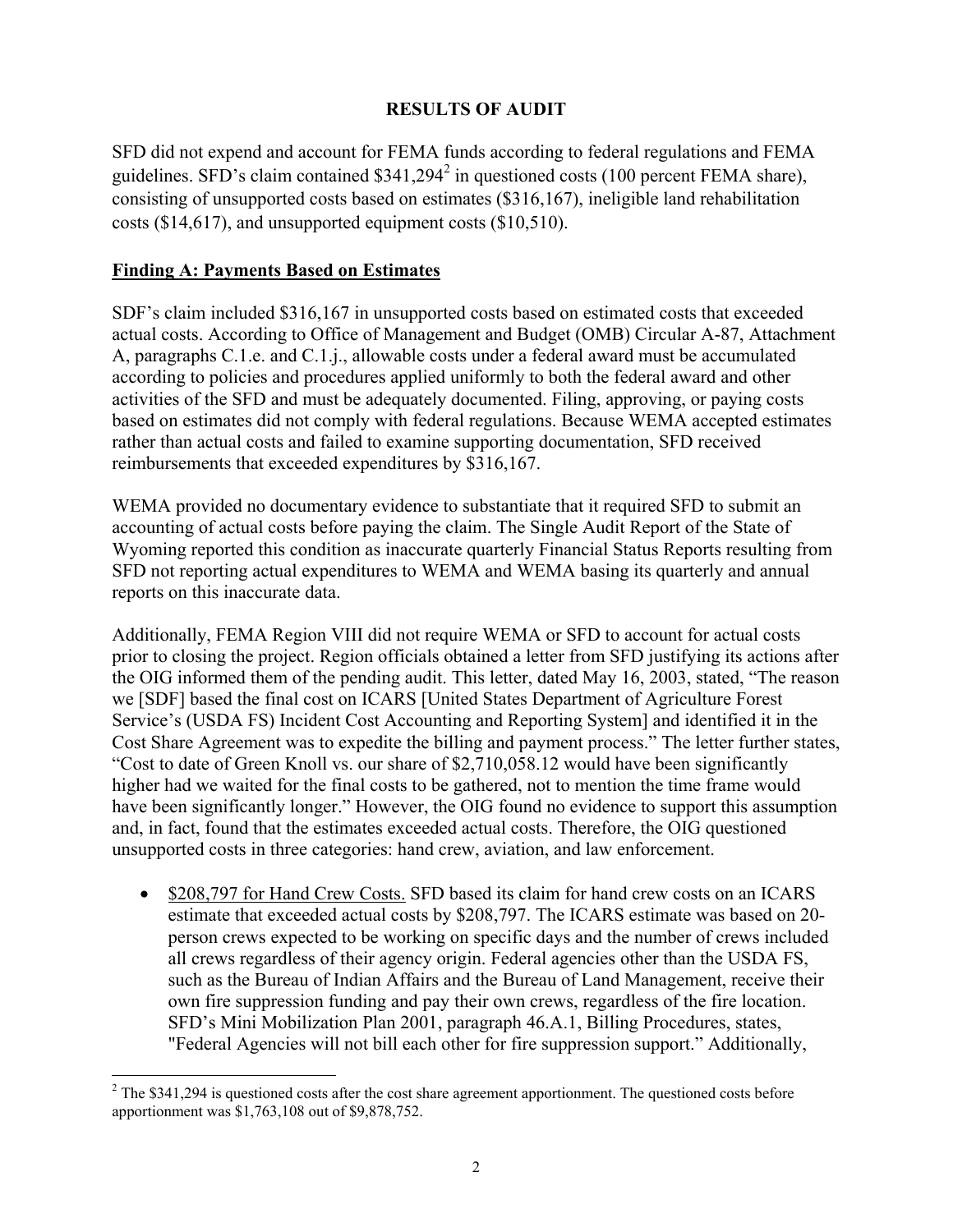Interagency Hand Crews were comprised of team members from different federal agencies and SFD was responsible for payment of only the USDA FS crewmembers on these teams.

Of the 56 crews on the Green Knoll fire, 34 were employed and paid, in whole or in part, by other federal agencies. These salaries should not have been included in the SFD claim.

In addition to 44 CFR 13.20(b)(2) and (6), which require detailed accounting records be maintained, item I. H. of attachment 9 to the Wyoming Public Assistance Administrative Plan states, "Detailed record keeping and documentation is critical due to the questions of cost eligibility and duplication of benefits when dealing with fire suppression activities involving various federal, state, local and volunteer agencies and organizations and the potential intermixed land ownership." Despite federal and state requirements for detailed record keeping and documentation requirements, SFD did not adjust its claim to reflect actual salaries, actual numbers of crewmembers working the fire on specific days, or the actual makeup of the crews.

- \$96,243 for Aviation Costs. SFD based its claim for aviation and fire retardant costs on an ICARS estimate that exceeded actual cost by \$96,243. Specifically, the \$96,243 consisted of \$52,065 for ICARS estimated usage exceeding actual usage, \$19,221 for ICARS calculation rates exceeding contract rates, and \$24,957 for ICARS estimates exceeding actual vendor payments. According to 44 CFR 13.20 (b)(6), accounting records must be supported by source documentation, such as cancelled checks, paid bills, and contract and subgrant award documents.
- \$11,127 for Law Enforcement Costs. SFD's claim included \$11,127 for ineligible law enforcement costs based on ICARS estimates. However, these costs were incurred prior to the incident period. According to 44 CFR 206.394 $(c)(2)$ , any costs not incurred during the incident period are ineligible for FEMA payment.

#### **Finding B: Ineligible Land Rehabilitation Costs**

SFD's claim included \$14,617 in ineligible land rehabilitation costs. According to 44 CFR 206.394(c)(1), any costs for pre-suppression, salvaging timber, restoring facilities, and seeding and planting operations are ineligible for FEMA funding. Additionally, the FEMA Fire Suppression Assistance Handbook, DAP-4 section 3-3(c)(1), specifies that land rehabilitation and erosion control expenses are not eligible for FEMA funding. Therefore, the OIG questioned these costs as ineligible.

# **Finding C: Unsupported Equipment Costs**

SFD's claim included \$10,510 in unsupported engine equipment payments. The OIG found three instances of no payments to a vendor and six instances of math or rate errors. According to 44 CFR 13.20 (b)(6), accounting records must be supported by source documentation, such as cancelled checks, paid bills, and contract and subgrant award documents. Accordingly, the OIG questioned these costs as unsupported.